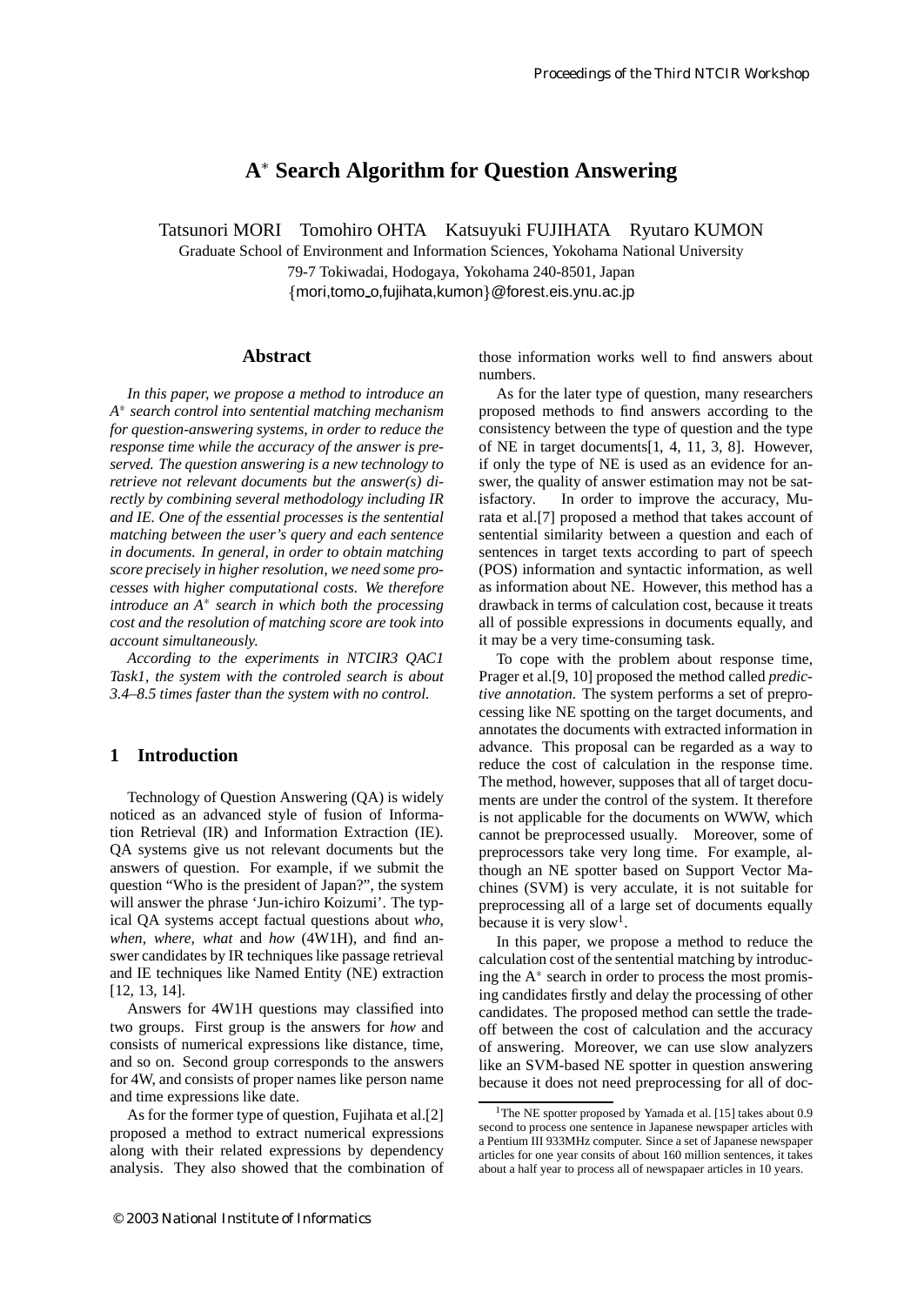uments of knowledge source.

### **2 A Question Answering System**

#### **2.1 System Overview**

The overview of our system is shown in Figure 1. It basically follows the architectures of recent question answering systems, but the sentential matching module is enhanced with the  $A^*$  search mechanism, which is newly proposed in this paper. The system consists of four modules: a question analyzer, a search engine, a passage extractor and a sentential matcher. In the rest of this section, we will describe each of modules briefly. The sentential matching mechanism, which is the core of our scheme, will be discussed in the next section.

#### **2.2 Question Analyzer**

As clues for finding answers, the module extracts the two types of information from questions.

First information is the list of *keywords*, which should be highly related to answers. Since content words in a question tend to appear along with the answer in target documents, we regard them as keywords. More precisely, we regard nouns as keywords for document retrieval, while for passage retrieval and sentential matching we adopt verbs and adjectives as well as nouns. Note that stop words like formal nouns, e.g. Japanese words '*koto*' and '*mono*', are eliminated from the keyword list.

Second information is the type of question such as 'Person', 'Location', 'Money' and so forth. It can be consider as a restriction on the kind of answers. If the system can obtain the question type, IE techniques like NE spotter can be used to narrow the answer candidates effectively. Many of question types are detectable from surface expressions in questions, like interrogatives, adverbs, and their compound expressions. For example, if the question:

(1) Kojien daigohan-ha *itsu* hatsubai-sare-mashi-taka. KOJIEN fifth edition-TOP *when* pulish-PAS-POL-PAST *When* was the fifth edition of KOJIEN published?

is given, then the system may conclude that the type of question is *Date* or *Time*.

### **2.3 Search Engine**

This module retrieves documents related to keywords, which are obtained by the question analyzer. It is our original search engine and is based on an ordinary tf\*idf method for term weighting and the vector space model for calculating similarity between a list of keywords and a document.

#### **2.4 Passage Extractor**

The candidates of answers are usually small parts of documents. Since systems may take a long time to process sentential matching, which is the following subprocess, retrieved documents should be broken down into smaller units like passages. The passage extractor segments each document into small passages and selects suitable passages related to keywords.

Our passage retrieval module processes retrieved documents as follows:

- 1. By sliding a window of passage through documents, obtain a set of passages. The window size is given as number of sentences, and is three in our experiment.
- 2. For each passage, check the number of (distinct) keywords, then give the score to the passage according to the number.
- 3. If some clue words related to the question type appear in a passage, then give some additional score to the passage.
- 4. Sort passages by their scores and obtain the nbest passages.

#### **2.5 Sentential Matcher**

The input for this module is a set of sentences in retrieved passages. The module gives a matching score to each morpheme in the input, except functional words like particles (i.e. case markers in Japanese) and symbols. The matching score represents the fitness of each morpheme for the answer. Like other QA systems, we suppose that the fitness of each morphem can be measured by the similarity, or matching, between the context of the morpheme and the question, which is calculated in the following two steps:

- 1. For each morphem, suppose it to be an answer, namely, bind the morpheme to the interrogative of the question.
- 2. Under the above restriction, calculate the similarity between the context of the morpheme, namely the other part of the target sentence having the morpheme, and the question sentence except the interrogative.

Finally, the compound noun having the morpheme of the highest score will be extracted as the most plausible answer candidate.

For the fitness of matching, several types of measures have been proposed so far. Many of QA systems utilize some combination of them. For example, similarity between dependency structures of a question and a target sentences is widely used as matching score. We can also treat the semantic matching in the similarity calculation by introducing paraphrasing mechanisms. The fitness of matching between a morpheme of answer candidate and an interrogative would be measured by the NE type of the morpheme which may be extracted by some NE spotter.

In general, in order to obtain matching score precisely in higher resolution, we need some processes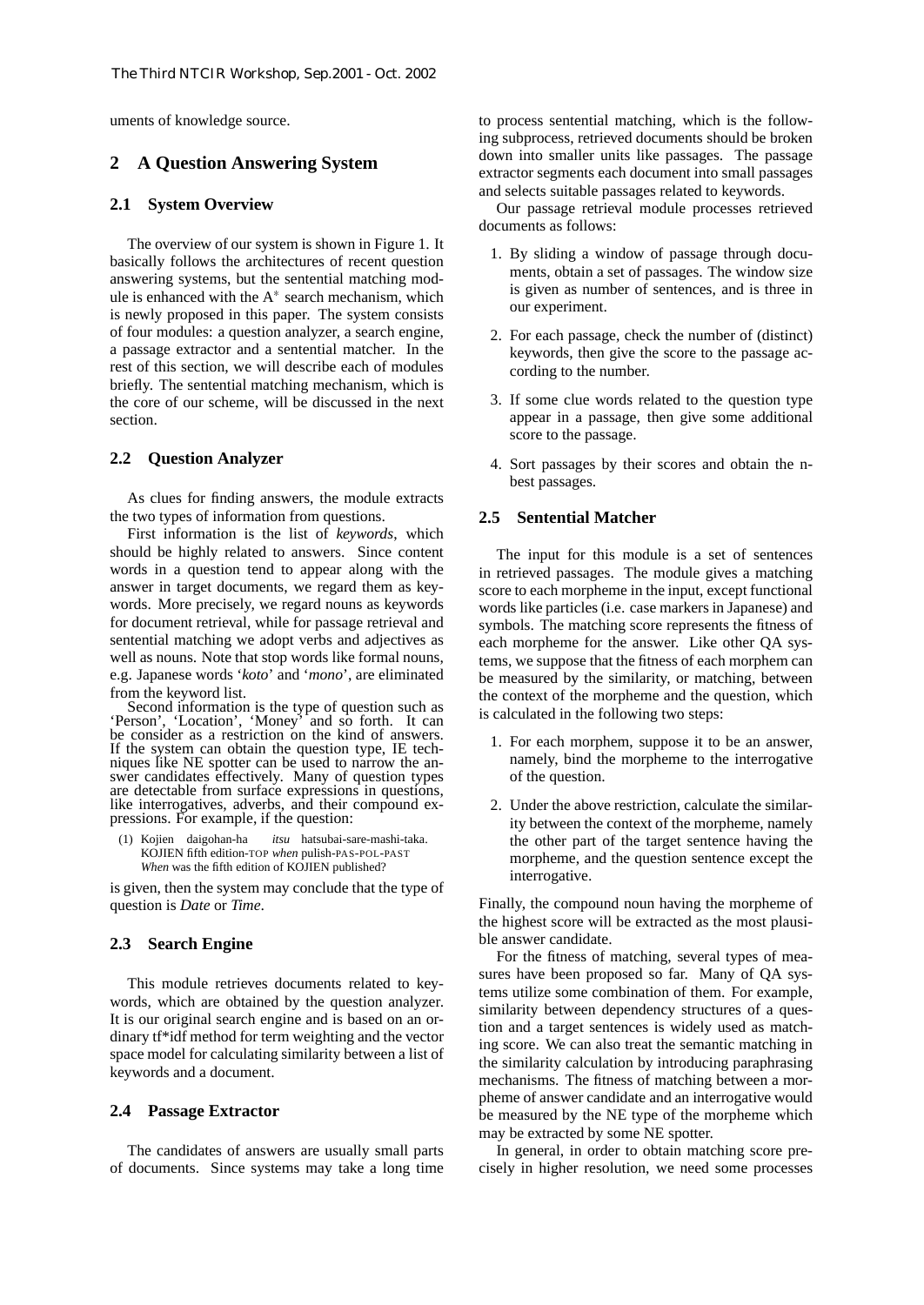

**Figure 1. System Overview**

with higher computational costs like morphological analysis, dependency analysis, NE extraction and so on. The resolution in matching score and the calculation cost are in a trade-off relation. As described in the following section, we therefore propose a method to minimize the total computational cost of sentential matching by controlling execution of processes.

Currently we adopt a fundamental matching score, which is calculated as the weighted sum of following four matching scores with the two steps described before.

1. Matching in terms of character.

The number of character bi-grams in the question sentence which also appear in the target sentence.

2. Matching in terms of keywords.

The number of keywords in the question sentence which also appear in the target sentence<sup>2</sup>. If a matched keyword has a same following particle, some extra score is added because the same particle means that the keyword plays the same syntactic role in the target sentence as well as in the question.

3. Matching in terms of dependency structure.

The weighted sum of the sub-scores obtained from the following dependency information in target sentences.

- (a) Distance of dependency of the candidate morpheme on a certain keyword.
- (b) Distance of dependency of a certain keyword on the candidate morpheme.

(c) Number of keywords that depend on the predicate on which the candidate morpheme also depends.

To put it briefly, by this scoring, a candidate morpheme is given higher score, if the candidate and its context cover larger part of the question with smaller dependency structure.

4. Matching in terms of question type.

(Parser)<br> **We Same Server Analyzer Starf**<br>
also dut it bries is given they interest<br>
interest deposited from the server and the server deposited<br> **charge of the server of the Server Server Server** Example 1991<br>
Properties of the set of the set of the set of the set of the set of the set of the set of the set of the set of the set of the set of the set of the set of the set of the set of the set of the set of the set Dependence<br>
Analyzer<br>
Analyzer<br>
Analyzer<br>
Musical<br>
Supplementary<br>
Supplementary<br>
Supplementary<br>
The intermatic in<br>
Supplementary<br>
Musical<br>
Musical<br>
Musical<br>
Musical<br>
Musical<br>
Musical<br>
Musical<br>
Musical<br>
Musical<br>
Musical<br>
Mu Analyzer<br>
Analyzer<br>
Analyzer<br>
Served Manalyzer<br>
Served Manalyzer<br>
The Served Control of the Manalyzer<br>
Control of the Served Control of the Manalyzer<br>
Algor<br>
Algor f keyn<br>Analyzer Management Controller<br>Analyzer Internation of<br>Algo<br>Algo<br>Algo<br>Algo<br>Action Consistency between question type, which obtained from the interrogative of question, and the semantic information of the candidate morpheme. As semantic information, the type of NE and the information of numerical expressions are  $used<sup>3</sup>$ .

# **3 Sentential Matching with Controlled Search**

# **3.1 A Search Algorithm for Sentential Matching**

As described in Section 1, it is very inefficient that all of processes are uniformly performed for every answer candidate. Since one sub-process in sentential matching may have dependency on some of other subprocesses, the calculation of matching score for a candidate can be broken down into a series of execution of several sub-processes in order of dependency. We therefore propose a sentential matching method with a controlled search, which does not execute all of processes for every candidate equally, but processes the most promising candidate firstly. By introducing the control, the higher the estimated score of a candidate

 $2$ In the evaluation by QAC1 formal run, we take account of not only the target sentence, but also the preceding sentences in the passage window. See Section 4.

 $3$ In the evaluation by QAC1 dry run, we did not use the extractor of numerical expressions. See Section 4.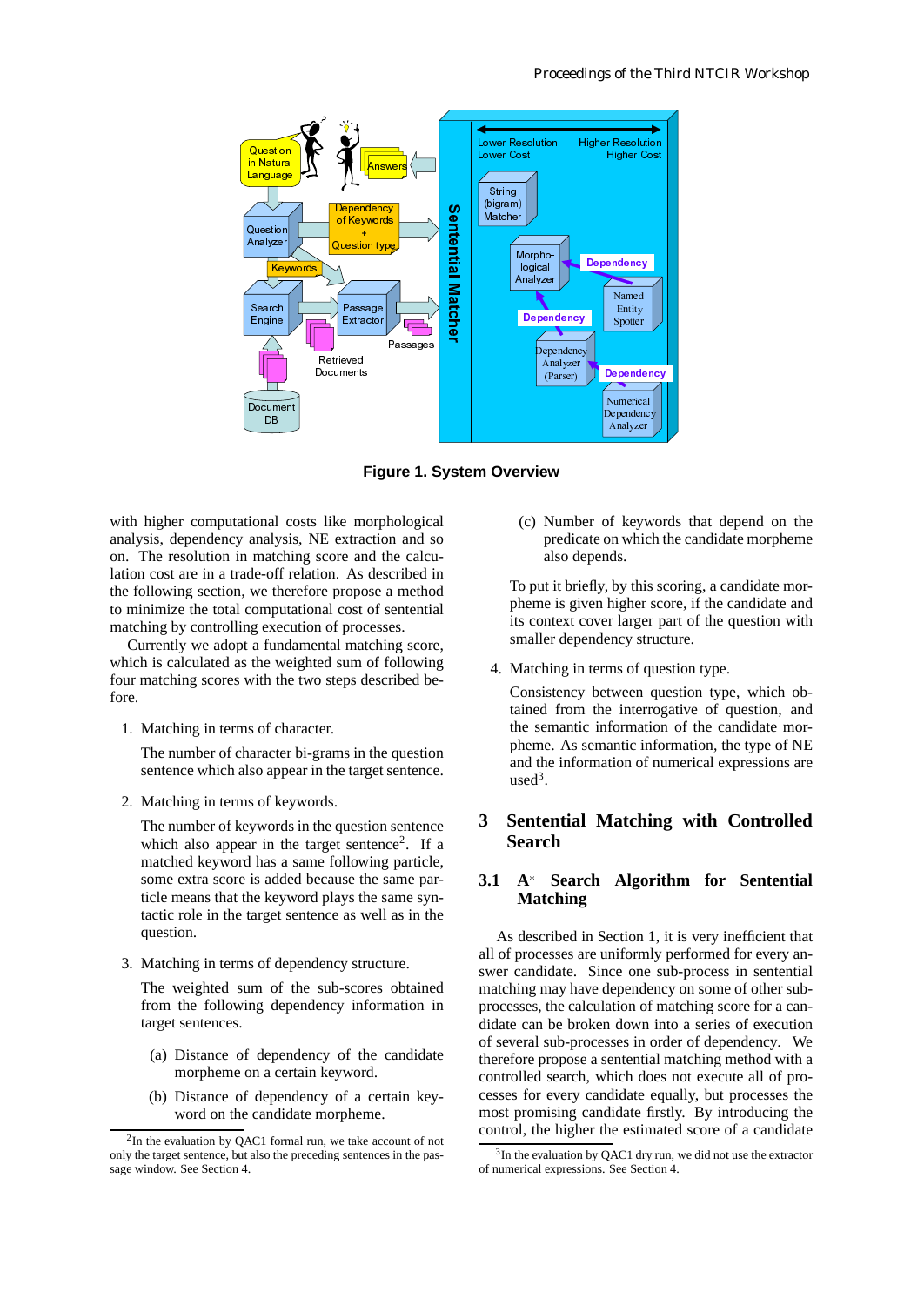is, the earlier all of its sub-processes will finish. Thus, the control works effectively in deriving not only the most plausible answer candidate, but also the n-best candidates.

All of sub-processes for each candidate can be represented as a path of the search tree shown in Figure 2, if we suppose the correspondence shown in Table 1.

In the A<sup>\*</sup> search, the estimated score  $f(c, n)$  of the candidate  $c$  at the processing step  $n$  are represented as the following summation of the exact score  $S_1(c, n)$  to obtained until the step *n* and the score  $S_2(c, n)$ , which is an estimated score of the rest of sub-processes.

$$
\hat{f}(c,n) = S_1(c,n) + \hat{S}_2(c,n) \tag{1}
$$

The candidate with the highest score will be processed in the next turn. In order to find the best answer, the estimated score has to satisfy the condition (2).

$$
S_2(c, n) \geq S_2(c, n) \tag{2}
$$

If the requirement is not satisfied, there is no guarantee that the search will find the best answer. In such a situation, the search is called not 'A search' but 'A search'.

One of the simplest way to estimate the score of a candidate is to adopt the maximum value in possible scores. By the estimation, we can always obtain the best answer because the condition (2) is satisfied. The estimation, however, cannot prune hopeless candidates effectively because the estimated scores of many candidates remain high. Thus, we introduce a more precise approximation of score of the next step and calculate the estimated score  $S_2(c, n)$  by the summation of the following values:

- 1. More precise approximation of score for the next step
- 2. Maximum score of each step after the next step

If the approximation score for the next step can be calculated with some small additional cost, we can prune candidates with low possibility in earlier stage. With the two-leveled approximation, the estimated score  $f(c, n)$  in the processing step n of the candidate c is revised as follows:

$$
f(c, n) = S_1(c, n) + S_2^a(c, n) + S_2^b(c, n) \quad (3)
$$

where  $S_2^a(c, n)$  and  $S_2^b(c, n)$  are the approximated score of next step and the summation of maximum scores of steps after the next step, respectively. Since the value  $S_2^a(c, n)$  is the essential in this equation, we will discuss how to calculate it in the following section. Note that the search with the estimated score (3) may be not an A search but an A search, because some of approximation methods would violate the condition (2) as described below.

# **3.2 Approximated Scores of Sentential Match**

 to the guideline described above. If we have such esti-The estimated score  $S_2^a(c, n)$  should be derived by some estimation method with lower computational cost than the exact matching process. Moreover, the estimation of score should be more accurate than estimation by maximum value. In this section, we will consider the methods to calculate  $S_2^a(c, n)$  according mation methods, the  $A^*$  search can be performed with the algorithm shown in Figure 3.

#### **3.2.1 Approximated Score of Keyword Matching**

The score of keyword match is calculated as the weighted sum of the following values:

- 1. Number of keywords in target sentence excepting the answer candidate.
- 2. Number of pairs of keyword and particles in target sentence excepting the answer candidate.

While keywords and the following particles in a question have been already extracted by the question analyzer, we need a morphological analysis to judge how many keywords and their following particles appear in the target sentence<sup>4</sup>.

The approximation of score is required to be performed with lower cost before morphological analysis of target sentences. We propose the following approximations, which uses string match only, for the values described above, respectively. Note that we give (approximated) scores to each *character* in a target sentence, because we do not have information about word boundaries at this stage.

- 1. Number of string match of a keyword in the target sentence excepting the target character.
- 2. Number of string match of a keyword and a particle in the target sentence excepting the target character.

These approximations satisfy the condition (2).

#### **3.2.2 Approximated Score of Matching of Dependency Structure**

As described in Section 2.5, the score of match of dependency structure is represented as the weighted sum of the following values.

- 1. Distance of dependency of the candidate on a certain keyword.
- 2. Distance of dependency of a certain keyword on the candidate.

<sup>4</sup>Since word boundaries do not appear explicitly in Japanese sentences, one of main purposes of morphological analysis for Japanese sentences is the segmentation of sentences into words.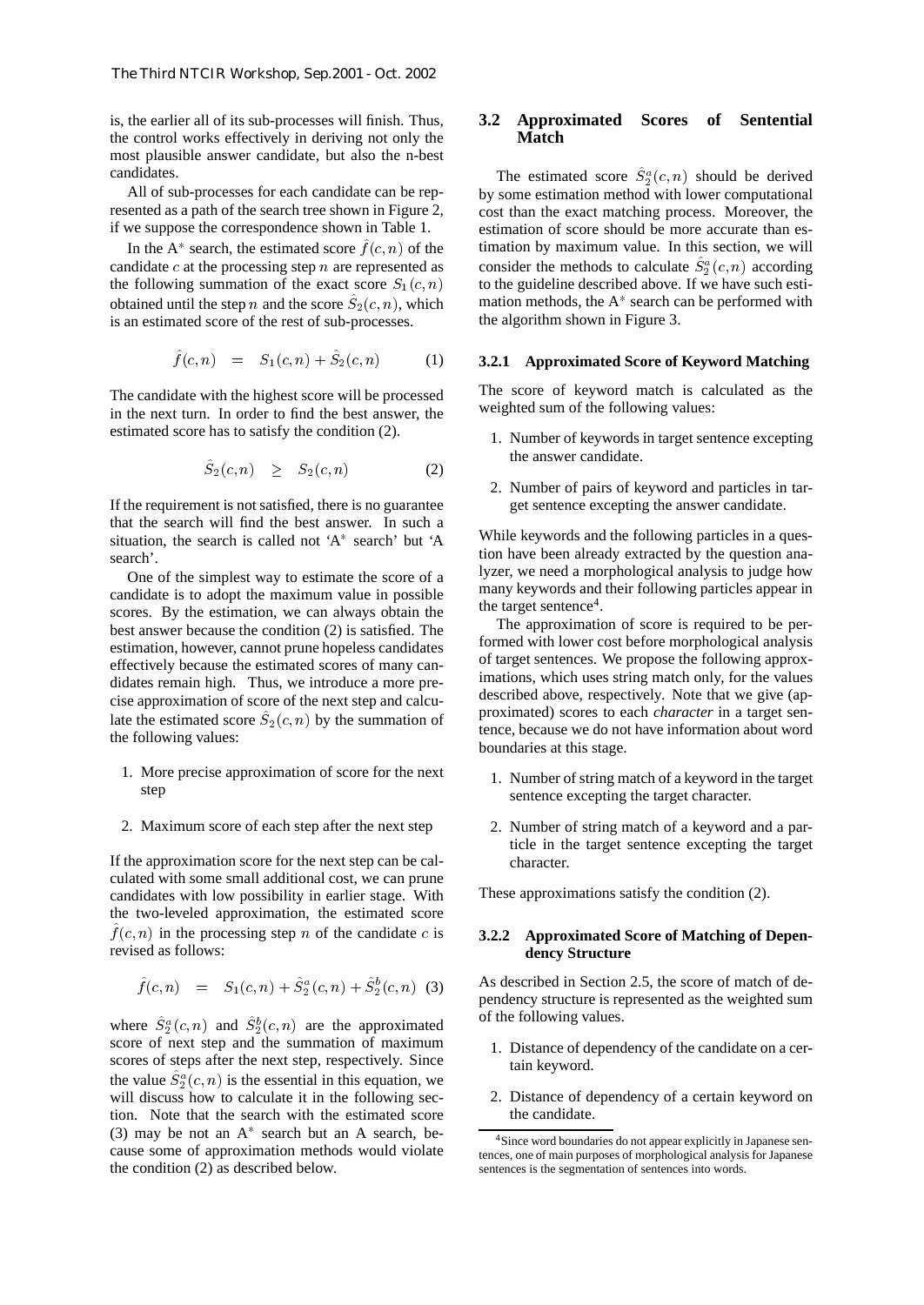

**Table 1. Correspondence of Sentential Matching with Search Tree**



3. Number of keywords that depend on the predicate on which the candidate also depends.

by Morphem

by Morpheme

Since the dependency analysis is performed after the morphological analysis, in this stage we use the result of morphological analysis to obtain the approximated score for each candidate morpheme by the following approximation:

- 1. Distance between the candidate morpheme and a certain keyword<sup>5</sup>.
- 2. Number of keywords that *probably* depend on the predicate on which the candidate also *probably* depends. We suppose that the candidate and keywords *probably* depend on the nearest following verb.

Note that these approximation may not satisfy the condition (2), because this approximated dependency analysis may make a mistake.

#### **3.2.3 Approximated Score of Matching of Question Type**

Matching of question type is judged according to the output of the NE spotter or the numerical expression extractor. The NE spotter searches for named entities in target sentences, and in our system it finds person names, organization names and location names in the output of morphological analyzer. On the other hand, the numerical expression extractor spots a triplet (*object*,*attribute*,*numeric*+*unit*) for each numerical expression in sentences. For example, if the sentence "The height of Tokyo Tower is 333m." is given (in Japanese), it outputs the triplet (*Tokyo Tower*, *height*, *333m*).

The appropriateness of candidate is judged in terms of consistency between the question type, which is obtained from the type of interrogative, and the type of candidate morpheme, which is extracted by the NE spotter or the numerical expression extractor. More precisely, the matching score of question type is calculated as follows:

dependency Analysis

- 1. If the question is type of numeric expression, the score is given according to whether the numerical triplet of the candidate in the target sentence is consistent with the triplet extracted from the question, or not.
- 2. Otherwise, the score is given according to whether the type of NE for the candidate is consistent with the question type, or not.

Now, let us consider the approximation of those scores. Firstly, in the case of the numerical expressions we use the following approximation, which is performed by pattern matching.

1. The score is given according to whether the pattern 'number+unit' is in the target sentence, or not.

This approximation satisfy the condition (2).

Secondly, in the other cases, we use the following approximation based on the result of morphological analysis.

1. The score is given according whether the semantic information $6$  for the candidate is consistent with the question type, or not.

# **3.3 Generation of Answers**

If the final score  $f(c, n)$  of the candidate c is greater than other estimated scores  $(f(c, n))$ , the candidate is selected as the most plausible answer. Since the candidate is a morpheme and usually one constituent of a

<sup>5</sup>The unit of distance is morpheme.

<sup>&</sup>lt;sup>6</sup>Many of Japanese morphological analyzers output some detailed POS information like semantic categories as well as basic POS information like grammatical categories.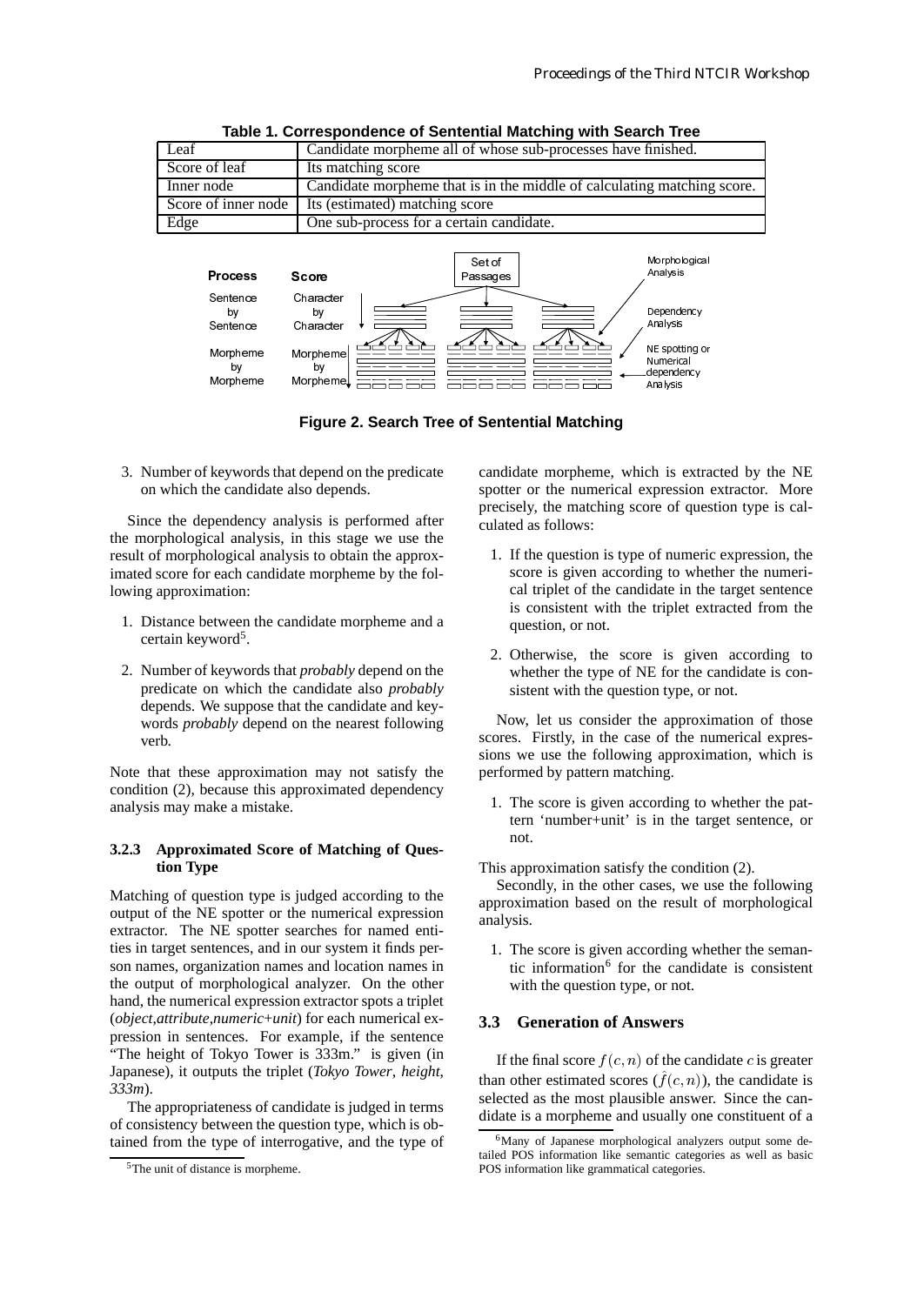

**Figure 3. Overview of Sentential Matching Algorithm with A search**

compound noun, we select the series of nouns including the candidate as answer. If the candidate is marked as one of NE, then the series of the same type of NE is extracted.

When we need secondary or lower-ranked candidates, the search is continued until needed number of answers are obtained. Since some of matching process do not satisfy the  $A^*$  condition (2), the score of the candidate obtained previously is may smaller than the score of the candidate obtained subsequently. Thus, if we would have plural answers, the answers should be sorted according to their final scores.

#### **4 Experimental Result**

In this section, we describe the experimental results of proposed QA system. We participated in NTCIR 3 QAC Task 1 (the dry run and the formal run), and conducted the following experiments under the condition shown in Table 2.

- 1. We compared the average time to calculate the approximated score  $S_2^a(n)$  with the average time to calculate the exact score  $S_2(n)$ . The result is shown in Table 4.
- 2. Table 5 and Table 6 show  $MRR^7$  and the average of execution time in the sentential matching

module for each of the following systems, when the five best answers are requested.

- (a) System with no search control.
- (b) System with an  $A^*$  search controlled by maximum scores only.
- (c) System with an A search controlled by approximated scores and maximum scores.

Bigram match: real<br>
Heyword match: real<br>
Neyword match: real<br>
Depend. match: real<br>
Q. type match: app<br>  $\frac{1}{\sqrt{2}}$ <br>  $\frac{1}{\sqrt{2}}$ <br>  $\frac{1}{\sqrt{2}}$ <br>  $\frac{1}{\sqrt{2}}$ <br>  $\frac{1}{\sqrt{2}}$ <br>  $\frac{1}{\sqrt{2}}$ <br>  $\frac{1}{\sqrt{2}}$ <br>  $\frac{1}{\sqrt{2}}$ <br>  $\frac{1}{$ Keyword match: real<br>Depend. match: real<br>O. type match: real<br>Q. type match: app<br> $Q$ . type match: app<br> $f(x) = 0$ <br> $f(x) = 0$ <br> $f(x) = 0$ <br> $f(x) = 0$ <br> $f(x) = 0$ <br> $f(x) = 0$ <br> $f(x) = 0$ <br> $f(x) = 0$ <br> $f(x) = 0$ <br> $f(x) = 0$ <br> $f(x) = 0$ <br> $f(x) = 0$ <br> $f(x) = 0$ <br> $f(x)$ Depend. match: real<br>  $Q. type match: cap$ <br>  $Q. type match: app$ <br>  $Q. type match: app$ <br>  $Q. type match: app$ <br>  $Q. type match: app$ <br>  $Q. The graph is a graph of the graph. The graph is a graph of the graph is a graph of the graph. The graph is a graph of the graph is a graph of the graph. The graph is a graph of the graph is a graph of the graph is a graph of the graph. The graph is a graph of the graph is a graph of the graph. The graph is a graph of the graph is a graph of the graph. The graph is a graph of the graph is a graph of the graph. The graph is a graph of the graph is a graph of the graph. The graph is a graph of the graph is a graph of the graph. The graph is a graph of the graph is a graph of$ **Q. type match:** approx. Find the following that the following and the following and the following and the match conterm with an  $A^*$  search time scores only.<br>
Here with an  $A^*$  search time scores only.<br>
Here with an  $A$ **a.** type match: approx.<br>  $\frac{1}{2}$ <br>  $\frac{1}{2}$  leadled the score of senthmete  $\frac{1}{2}$  max. Y<br>
Score for Each Morphe<br>
Bigram match: real<br> **Depend.** match: real<br> **Depend.** match: real<br> **Q. type match:** approx.<br> **C. type m** Note that MRR values in those tables are based on not the official answer set supplied by QAC task organizers but our manual check, which is slightly looser judgment under the criterion that users can obtain the right answer from the output, because in this paper we do not want to commit ourself to errors in the last process in which a final answer are made from the most plausible candidate.

3. We also compared the system (c) with the system (b) in terms of the number of calls of each subprocess.

In those experiments, the 100 best documents are retrieved by IR system, and the passage extractor selected the 10 best passages from the documents. Each passage consists of a series of three sentences. Table 3 shows a part of scores for sub-processes we adopted. Note that we increase the matching score of question type for the formal run, because the match seems to be dominant in selecting the right answers.

The accuracy of QA systems is usually evaluated with the value called '*Mean Reciprocal Rank (MRR)*'. It is the average of reciprocal rank of the highest right answer.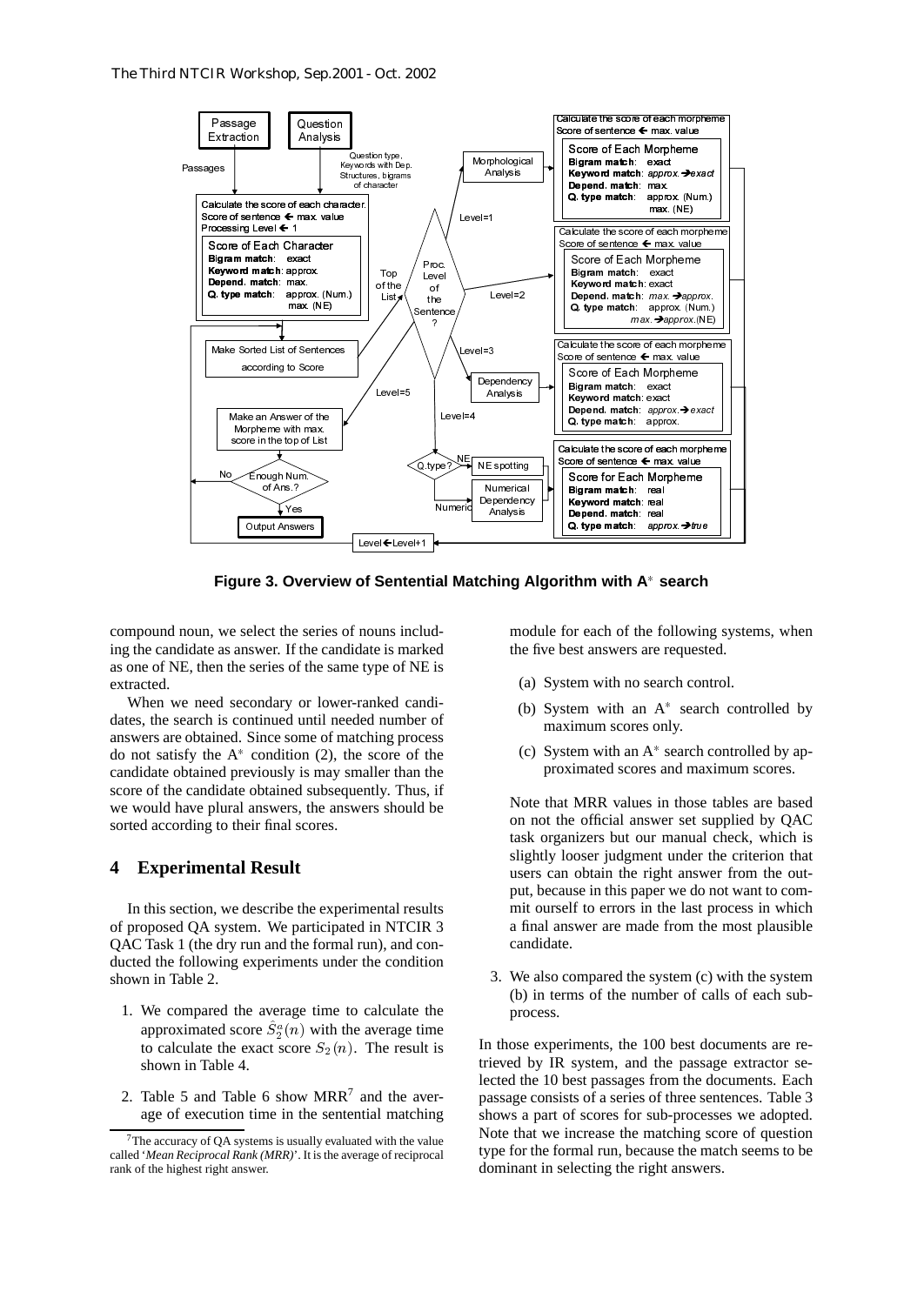| Morphological analyzer                | <b>JUMAN 3.61 [6]</b>                                             |
|---------------------------------------|-------------------------------------------------------------------|
| Dependency Analyzer                   | KNP 2.0b6 [5]                                                     |
| NE spotter                            | SVM-based NE spotter originally proposed by Yamda et al.[15]      |
| <b>Numerical Expression Extractor</b> | System by Fujihata et al.[2]                                      |
| (formal run only)                     |                                                                   |
| Questions                             | 50 questions for QAC dry run and 200 questions for QAC formal run |
| Target documents                      | Mainichi Shimbun Newspaper Articles in 1998 and 1999              |
| (Knowledge Resource)                  |                                                                   |
| Computer                              |                                                                   |
| for dry run                           | CPU: UltraSPARC-II 450MHz Main memory:1GByte                      |
| for formal run                        | CPU: Pentium III 1GHz $\times$ 2, Main memory: 2GByte             |

#### **Table 2. Condition of Experiment**

# **5 Discussion**

With the result shown in Table 4, we can confirm that each approximation can be performed within much shorter time than the derivation of exact score.

In Table 5 and Table 6, we can see that the proposed method (c) is faster from 3.4 times (formal run) to 8.5 times (dry run) than (a), while MRR is almost unchanged<sup>8</sup>. This result shows that the  $A^*$  search in QA system works effectively and we can cut down the computational cost drastically.

By comparing the method (c) with the method (b), we can see that the introduction of approximated scores into A<sup>\*</sup> search is effective. The proposed method (c) is faster from 1.4 times (formal run) to 1.7 times (dry run) than the method (b), which uses only maximum scores. Since the process of NE extraction takes longer time than other processes, the total execution time has a tendency to depend on the number of execution time of NE extraction. However, in Table 7 and Table 8, we can confirm that the number of execution time is decreased equally in each sub-process.

Improvement by the  $A^*$  search depends on the score distribution of sub-processes. Since we set the score of question type matching in the formal run by a larger value than one in the dry run, scores of many candidates remain high until the exact calculation of question type and consequently the gain in execution time of the formal run is smaller than the dry run.

Note that the MRR of the method (c) may be lower than the method (a) as shown in Table 6. When the  $A^*$ condition (2) is not satisfy in the method (c), the right answer may be estimated at lower score and other (incorrect) candidates may be relatively ranked in higher positions. If we can find some other approximations that always satisfy the condition, we will obtain the same MRR for the method (a) and the method (c). The method (b) always satisfy the condition, MRR of (b) should be the same value as  $(c)^9$ .

# **6 Conclusion**

In this paper, we propose a method of  $A^*$  search for sentential matching in QA system. According to the experiments in NTCIR3 QAC1 Task1, the system with the controled search is about 3.4–8.5 times faster than the system with no control. It shows that our method can settle the trade-off between the cost of calculation and the accuracy of answering under the given computational resource.

On the other hand, in terms of accuracy of answers, there is room for improvement in our sentential matching method. The average of MRR for all participating systems is 0.303, while the official MRR of our system for formal run is 0.296. We have to consider introduction of other viewpoints other than ours. In our future works, we therefore would like to consider the improvement of accuracy including refinement of sentence matching and optimize the weight of each score.

# **References**

- [1] E. Breck, J. Burger, L. Ferro, D. House, M. Light, and I. Mani. A Sys Called Qanda. In *Proceedings of the eighth Text Retrieval Conferene (TREC 8)*, pages 499– 506, 1999.
- [2] K. Fujihata, M. Shiga, and T. Mori. Extraction of numerical expressions by constraints and default rules of dependency structure. SIG Notes 2001-NL-145, Information Processing Society of Japan, Sept. 2001. (In Japanese).
- [3] H. Kazawa, H. Isozaki, and E. Maeda. NTT Question Answering System in TREC 2001. In *Proceedings of the tenth Text Retrieval Conferene (TREC 10)*, pages 415–422, 2001.
- [4] H. Kazawa and T. Kato. Question answering using semantic constraint on answers. SIG Notes 2000-NL-140, Information Processing Society of Japan, Nov. 2000.
- [5] S. Kurohashi. *Japanese Syntactic Parsing System KNP version 2.0 b6 Instruction Manual*, 1998. (in Japanese).
- [6] T. Kurohashi and M. Nagao. *Japanese Morphological Analysis System JUMAN version 3.6 Manual*. Kyoto University, 1998. (in Japanese).
- [7] M. Murata, M. Utiyama, and H. Isahara. Question answering system using similarity-guided reasoning.

<sup>8</sup>Since main part of our system is implemented with the programming language Perl, which is an interpreter, the absolute execution time is long.

<sup>&</sup>lt;sup>9</sup>To the contrary, you may notice that MRR value of the method (b) is smaller than (a) in Table 6. It happened because the order of candidates with the same score can varies in the list of final answer.